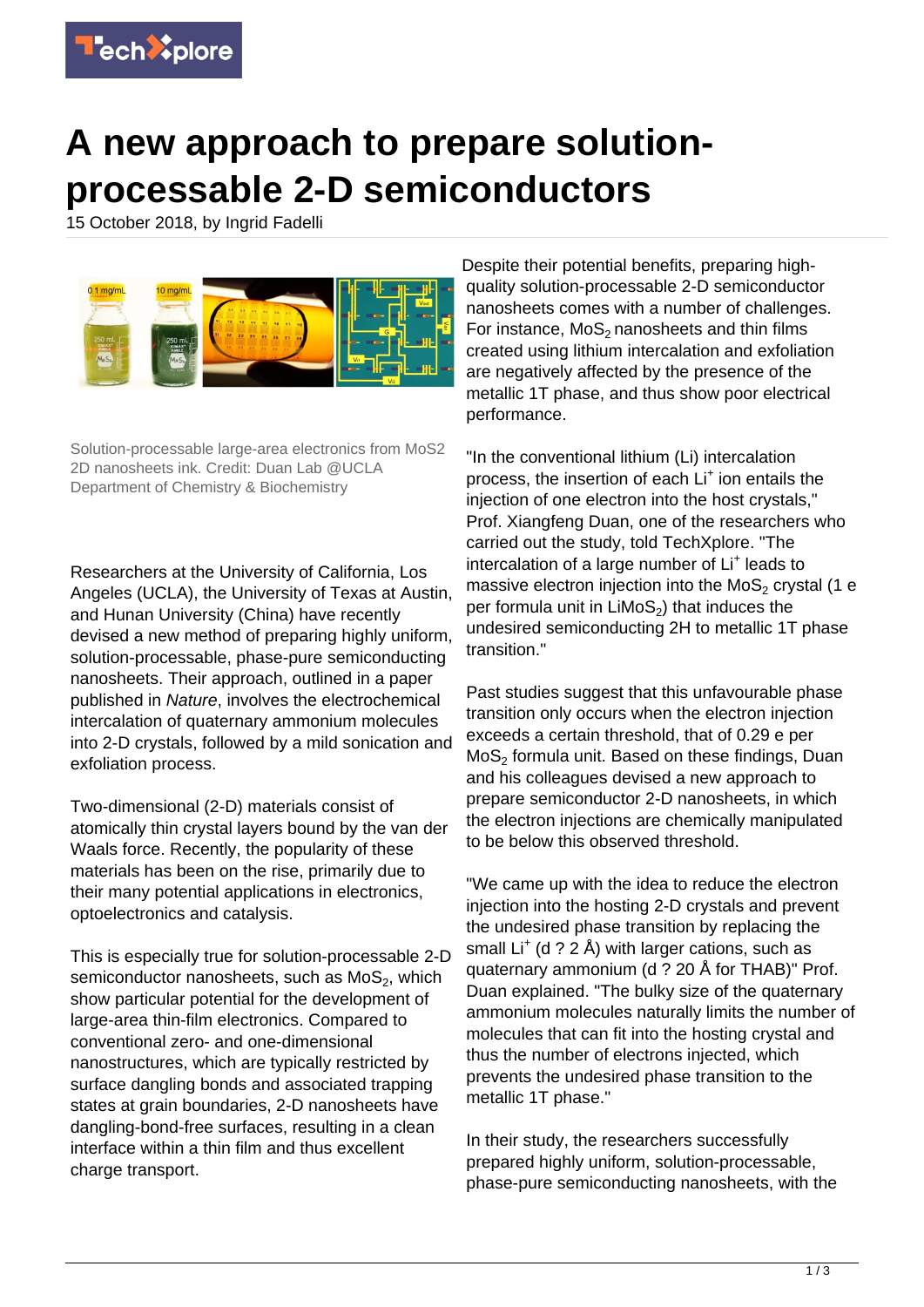

electrochemical intercalation of quaternary ammonium molecules into 2-D crystals, followed by magnitude increase in carrier mobility and three to They placed a thin piece of cleaved MoS $_{\rm 2}$  crystal and a graphite rod in an electrochemical cell, acting yield, enabling complex logic gates and as cathode and anode, respectively. A quaternary ammonium bromide (i.e. THAB, TBAB, etc.) solution in acetonitrile was used as the electrolyte. Successively, the researchers' bath sonicated the intercalated material in a PVP/DMF solution in order to attain a dispersion of semiconducting MoS<sub>2</sub> effective and can be readily made into the large nanosheets.

"The unique advantage of this process is the successful preservation of the favored semiconducting 2H phase of MoS<sub>2</sub>, which was previously found to be challenging using conventional Li intercalation and exfoliation processes," Prof. Duan said. "The intercalation with large quaternary alkyl ammonium molecules (i.e., THAB) offers a mild approach to greatly expand the  $\textsf{MoS}_2$  lattice for the facile exfoliation without injecting excessive electrons into the MoS $_{\rm 2}$  layers, which prevents the undesired phase transition to 1T-2-D [nanosheets](https://techxplore.com/tags/nanosheets/) ink could dramatically reduce the  $\mathsf{MoS}_2$  (compared to Li intercalation and exfoliation)."

This new liquid-phase exfoliation process proposed by Prof. Duan and his colleagues can be generally applied to a wide range of 2-D crystals (including  $\mathsf{MoS}_2$ ,  $\mathsf{WSe}_2$ ,  $\mathsf{In}_2\mathsf{Se}_3$ , black phosphorus and so on) with well-preserved electronic and optoelectronic properties. This could help to overcome some of the challenges with producing high-quality, solutionprocessable 2-D semiconductor nanosheets.

"The most interesting finding of our study is the development of a scalable and low-cost solutionbased approach to fabricating high-performance, flexible thin-film transistors (TFTs) and electronic circuits based on 2-D semiconductor ink," Prof. Duan said. "The atomically thin and intrinsically flexible 2-D nanosheets represent attractive building blocks for flexible/wearable electronics, similar to pieces of paper that can be easily bent, folded and flattened."

The TFTs that the researchers produced using their  $MoS<sub>2</sub>$  2-D nanosheet ink showed greatly improved device performance over existing solution-

a mild sonication and exfoliation process in solvent. four orders of magnitude increase in switching ratio. processed MoS $_2$  TFTs, with at least one order of Their new approach is easily scalable with a high computational circuits that were so far unattainable using other 2-D inks.

> "The solution-phase fabrication process of flexible TFTs and circuits is intrinsically scalable and costscale  $(> m<sup>2</sup>)$  when combined with printing approach and industrial roll-to-roll productions," Prof. Duan explained. "TFTs are the fundamental building blocks for many large-area electronic applications, including the well-known TFT-LCD, a liquid-crystal display that uses TFT technology to improve image qualities such as addressability and contrast."

> In future, the new approach devised by Prof. Duan and his colleagues could help to create even higher quality 2-D semiconducting nanosheets, with many exciting applications. For instance, the use of  $MoS<sub>2</sub>$ fabrication costs of flexible displays on the nextgeneration TVs, monitors, phones, e-readers, and radio frequency identification (RFIDs) or other wearable electronics.

"We now plan to extend our approach to other similar layered crystals with even better electronic properties, and also to further improve the device integration processes and thus device performance," Prof. Duan said. "At the same time, we are exploring new printing approaches with these newly formulated inks for the scalable and cheaper production of TFTs."

 **More information:** Zhaoyang Lin et al. Solutionprocessable 2D semiconductors for highperformance large-area electronics, Nature (2018). [DOI: 10.1038/s41586-018-0574-4](http://dx.doi.org/10.1038/s41586-018-0574-4)

© 2018 Tech Xplore